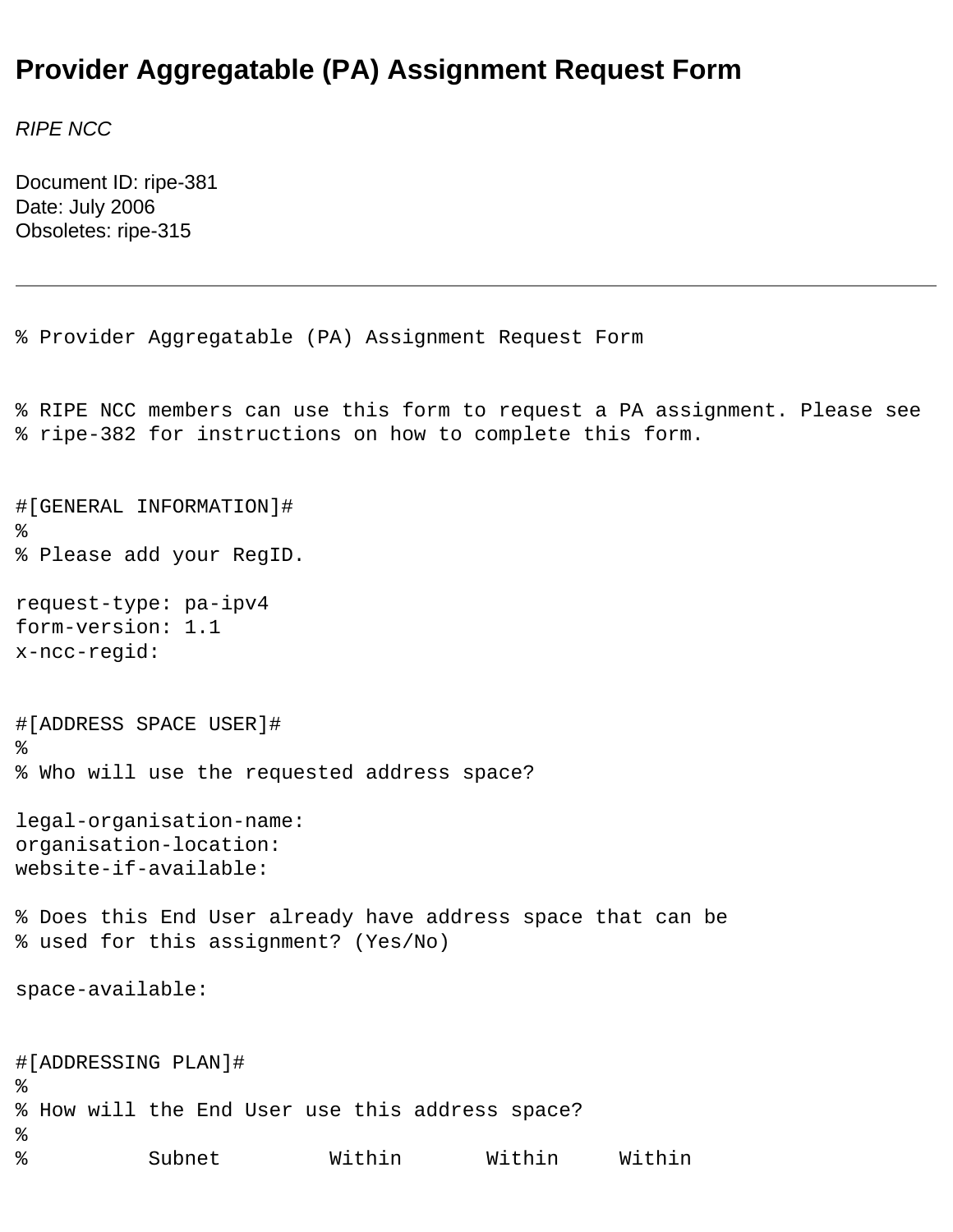subnet: subnet: totals: number-of-subnets: % Which netname will you use for this assignment? netname: % Will the End User return any address space? address-space-returned: #[EQUIPMENT DESCRIPTION]#  $\,$ % What equipment will be used and how will it use the requested % address space? equipment-name: manufacturer-name: model-number: other-data: equipment-name: manufacturer-name: model-number: other-data: #[NETWORK DESCRIPTION]#  $\frac{8}{6}$ % Please add more information if you think it will help us understand % this request. <add more information> #[NETWORK DIAGRAM]#  $\epsilon$ % Have you attached a network diagram to this request? (Yes/No)

diagram-attached: